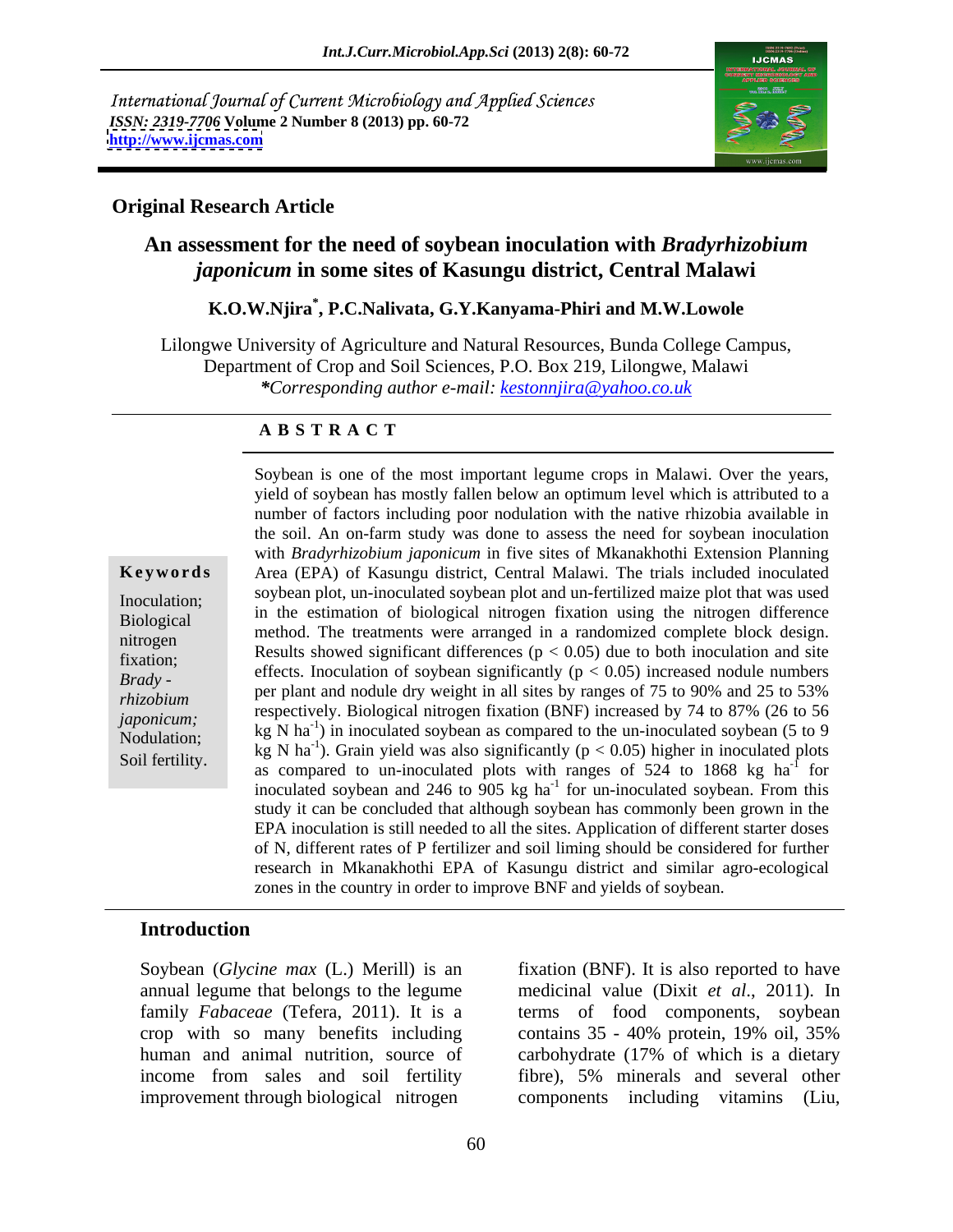1997). In Malawi, soybean is commonly need for soybean inoculation with grown for food, sale and soil fertility *Bradyrhizobium japonicum* in some sites improvement. It is processed into number products including flour for porridge, cooking oil, soy meat, soy milk and soy coffee (Opperman, 2011). It is also **Materials and Methods** reported that Malawi is a significant consumer and regional exporter of maize soy blend flour and market demand for **description** soybean in sub-Saharan Africa is expected to more than double in the next decade (Opperman, 2011). Soybean is very important in soil fertility improvement because of its ability to fix nitrogen biologically in its root nodules through a symbiotic association with rhizobial micro-symbionts commonly  $($ villages $)$  within the EPA (Chaguma, *Bradyrhizobium japonicum* (Giller, 2001). Chisazima, Kaunda, Naaya and Tchezo).<br>Soybean can biologically fix nitrogen in The dominant soils in the area are Ultisols the range of 85 - 154 kg N  $ha^{-1}$  (Giller, 2001).  $\epsilon$  communication. The area receives an

However, despite Malawi being one of the countries known to produce substantial quantities of soybean in Africa (ranked  $5<sup>th</sup>$ in Africa based on three year data, 2006 - 2008), the average grain yield of the crop is low  $(700 \text{ kg ha}^{-1})$  based on  $2006 - 2008$  each factor (Tefera 2011). This average vield is replicate. data) (Tefera, 2011). This average yield is far below the potential soybean grain yield of around  $4000 \text{ kg}$  ha<sup>-1</sup> (MoAIFS, 2005; Roy et al., 2006). Challenges that face soybean production in Malawi and other Southern Africa countries include seed viability, poor nodulation with native rhizobia available in the soil, low availability and awareness of inoculants, lack of some essential nutrients in the soil, for example phosphorus (P), and Sulphur (S), land constraints and lack of farmer market power and information (Opperman, 2011). Though yield limitation is a function of many factors, it is noted that most farmers in Malawi usually grow the sudy was solution and indeterminate, soybean without applying inoculants. The objective of this study was to assess the

of northern Kasungu district, Central Malawi.

# **Materials and Methods**

# **Site and experimental layout description**

 $\frac{1}{1}$  (Giller, (Lowole M. W., Bunda College – Personal  $\overline{f}$  five sub-sites of the EPA on 15 farmers'  $\frac{1}{2}$  based on 2006 - 2008 each farmer's field representing a based on  $2006 - 2008$  each flamer s field representing a Researcher designed on-farm trials were done in the 2008/09 cropping season in Mkanakhothi Extension Planning Area  $(EPA)$   $(12^{\circ} 35^{\prime}S, 33^{\circ} 31^{\prime}E)$ , Northern  $^0$  21/ E) Northorn 31 E), Northern Kasungu district, Central Malawi. The experiment was conducted in five sub-sites (villages) within the EPA (Chaguma, Chisazima, Kaunda, Ndaya and Tchezo). The dominant soils in the area are Ultisols annual average rainfall of 680 mm (Phiri *et al.,* 2010). A randomized complete block design experiment was laid out in fields. In each sub-site the experiment was conducted on three farmers' fields with replicate.

<sup>-1</sup> (MoAIFS, 2005; The treatments included plots of soybean inoculated, soybean un-inoculated and an un-fertilized maize plot that was included for the estimation of biological nitrogen fixation using the nitrogen difference method. Plot sizes for all treatments were 10 m x 10 m, with 12 ridges spaced 75 cm apart. Soybean was planted 2 seeds per planting station at a distance of 5 cm along the ridge. The ridge spacing and plant population of soybean was done according to recommended procedures (MoAIFS, 2005). The variety of soybean seed used in the study was solitaire, an indeterminate, relatively new variety obtained from Seed Co Limited.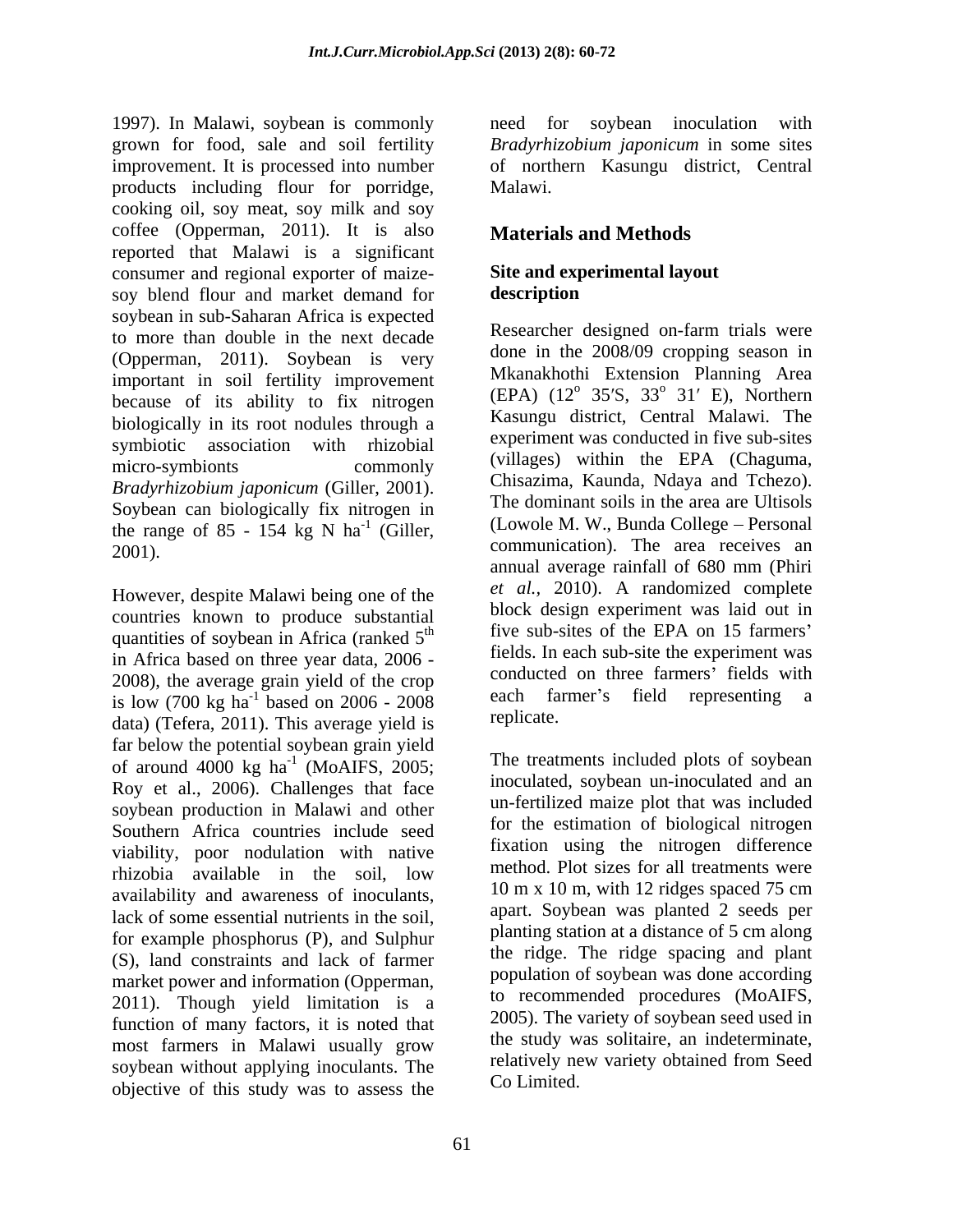The inoculant containing *Bradyrhizobium japonicum* was acquired from Chitedze seed) to form a slurry. The slurry was then analysis. Rainfall data were collected from recommendation (MoAIFS, 2005).

## **Soil and plant sampling and rainfall data collection**

Soil sampling was done two times from done following standard procedures as each farmer's fields, before planting and after harvesting. In the first sampling, soils were collected randomly from five points on each farmer's field at depth ranges of  $0$  effectiveness 15 cm and  $15 - 30$  cm. Soils from each depth range were thoroughly mixed and 500 g composite sample taken. These samples were stored in plastic bags. I flowering according to standard Second sampling was done at harvesting procedures (Peoples *et al*., 1989). Sixteen from each of the treatment plots from all plants, two from each ridge (one planting the fields involved. This time samples station) were dug up, and uprooted from a were collected from only three points in net plot of 8 ridges, nodules counted and each plot at the same depth ranges of  $0 - \alpha$  an average number of nodules per plant 15 cm and 15 – 30 cm. The same was computed. A maximum of ten nodules procedure described above was followed were stripped off the crown and main roots in order to obtain composite samples. Each of each sampled plant and sliced into time all samples were air dried, passed halves to expose the centre where specific through a 2 mm sieve and then kept in nodule colours were observed. Effective plastic bags ready for laboratory analysis.

plants at podding stage. Sampling stages

**Inoculation method** were based on the stage at which these Research Station in Lilongwe. The planted with different plant population. inoculation process included mixing 50 g  $\,$  Samples were oven dried at 70 $^{\circ}$  C for 48 inoculant into a 5% sugar solution (this amount is enough for 25 kg of soybean plastic bottles ready for laboratory mixed with the seed until it was evenly two strategic sub-sites, Kaunda and Ndaya coated. The coated seed was left to dry in (sites situated in middle of two opposite the shed for 30 minutes and planting was ends) of the whole study area. Rain gauges done with 24 hours of inoculation. All the were installed in these sites and well procedures followed as described in this trained community agricultural workers section were based on current collected the daily rainfall data which crops attain highest dry matter and N content whereas the number of plants sampled differed because these crops were  $\rm ^{o}$  C for 48 hours and ground to powder and kept in analysis. Rainfall data were collected from were later processed by the researcher.

# **Soil and plant analysis**

A number of soil and plant analyses were presented in Table 1.

## **Evaluation of nodulation and nodule effectiveness**

Plant sampling was done using systematic yellow, green and other colours depicted random sampling from within the net plot ineffectiveness (Sylvia *et al.*, 2005). The of eight ridges. Eight maize plants were percentages of effective nodules for each sampled at tasseling stage and 16 soybean treatment were calculated and the data was Destructive sampling for nodule counts and nodule effectiveness were done at flowering according to standard station) were dug up, and uprooted from a nodules were determined by red, pink and brown colours in the centre whereas transformed by Arc sine transformation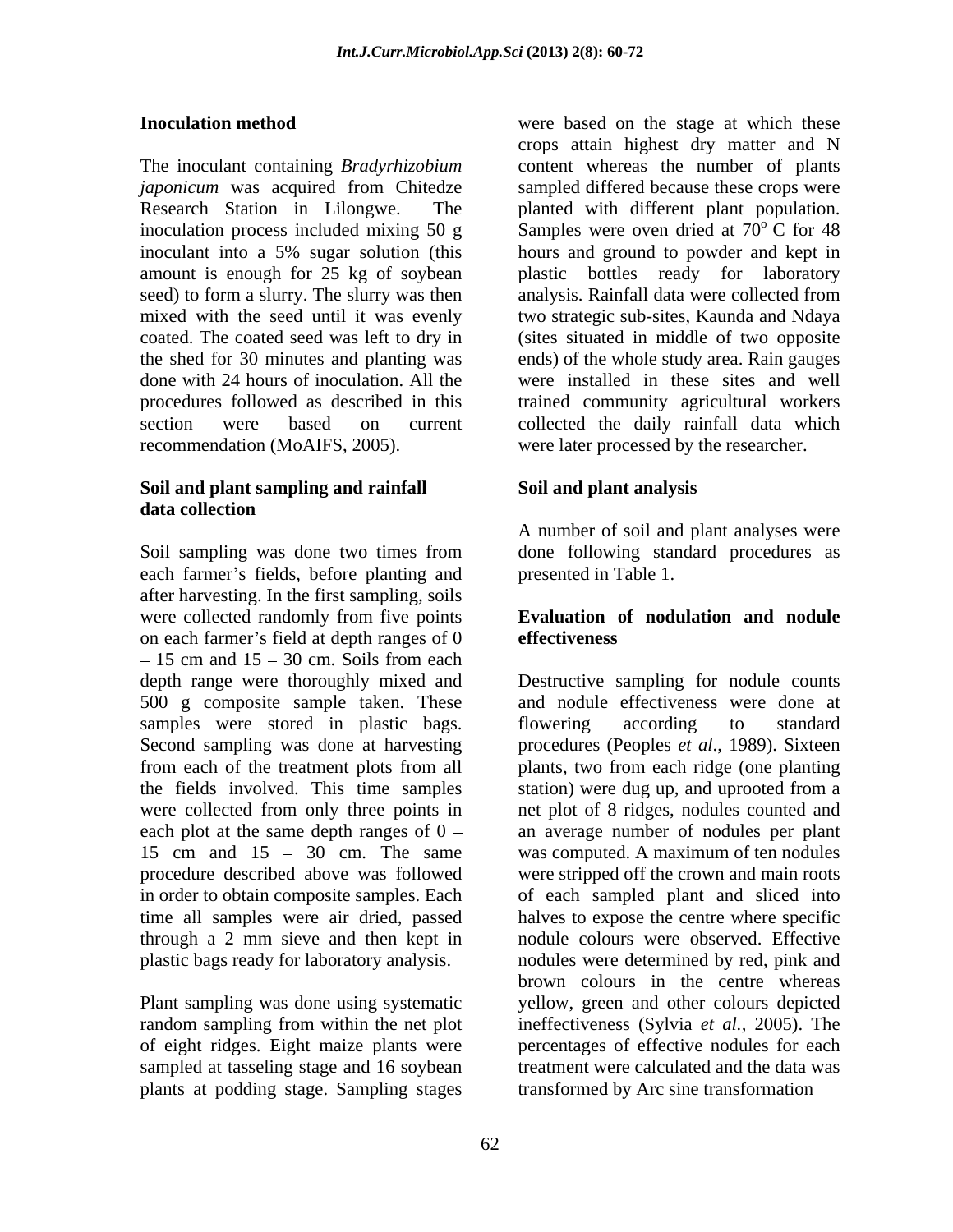| <b>Parameter</b>                                                           | <b>Method</b>                                               | <b>References</b>         |
|----------------------------------------------------------------------------|-------------------------------------------------------------|---------------------------|
| Soil texture                                                               | Hydrometer method                                           | Anderson and Ingram, 1989 |
| Soil pH                                                                    | Potentiometric determination                                | Wendt, 1996               |
| Soil organic carbon (%SOC)                                                 | Walkely-Black method<br>(in water, $1:2.5$ )**              | Anderson and Ingram, 1993 |
| Total soil nitrogen (%N)                                                   | Modified Kjeldahl method                                    | Anderson and Ingram, 1989 |
| Available soil P, copper (Cu),<br>iron (Fe), $\text{Zinc}$ ( $\text{Zn}$ ) | Mehlich-3 extraction<br>procedures                          | Anderson and Ingram, 1989 |
| Available soil boron                                                       | Hot water/0.02 M CaCl <sub>2</sub><br>extraction procedures | Anderson and Ingram, 1989 |
| Mineral soil N $(NO_3$ ; $NH_4^+)***$                                      | Colorimetric determination                                  | Anderson and Ingram, 1993 |
| Total plant $N$ (%)                                                        | Modified Kjeldahl method                                    | Anderson and Ingram, 1989 |

**Table.1** Soil and plant parameters and the methods used for analysis

\*\*Soil organic matter (SOM) was obtained by multiplying SOC by 1.72 (SOM =  $%$  SOC x 1.72); \*\*\*Only mineral N (NO<sub>3</sub>-N and NH<sub>4</sub>-N) was determined in the postharvest soil samples for modifying the N-Difference method of estimating BNF

method in order to subject them to analysis (Evans and Taylor, 1987). Therefore the of variance (Gomez and Gomez, 1984). The sampled nodules were later dried at was used in this study because the control 70<sup>o</sup> C for 48 hours and nodule weights crop used was maize which is not well determined in order to compare nodule dry matched with the soybean. The quantity weights of legumes for different cropping (Q) of biologically fixed N in a modified systems. technique was calculated as follows:

## **Estimation** of **biological nitrogen**  $Q = [N \text{ yield (legume)} - N \text{ yield (control)}] +$ **fixation**  $[N \text{ soil (legume)} - N \text{ soil (control)}]$

Biological nitrogen fixation was estimated using the modified Nitrogen-Difference<br>  $O(\log h a^{-1}) =$  Ouantity of the biologically method or technique (Peoples *et al.*, 1989).  $Q$  (kg na  $)$  = Quantity of the biologically fixed nitrogen fixed nitrogen between total plant nitrogen of an  $N_2$ -<br>N yield [legume] (kg ha<sup>-1</sup>) = Nitrogen fixing legume and a control crop (non-N<sub>2</sub>-<br>yield of a legume fixing) is considered to be nitrogen that has been fixed biologically. This basic  $N$  yield  $[control]$  (kg  $ha^{-1}$ ) = Nitrogen principle is modified to improve accuracy of measurements when a non-nodulating<br>isoline is not available and the legume and  $N \text{ soil (kg ha<sup>-1</sup>)}$ isoline is not available and the legume and  $N \text{ soil (kg ha}^{-1})$  = Post-harvest a control being used are not well matched

modified Nitrogen-Difference technique

Where: where  $\sim$ 

- $Q$  (kg ha<sup>-1</sup>) = Quantity of the biologically  $) =$  Quantity of the biologically fixed nitrogen
- N yield [legume]  $(kg ha^{-1})$  = Nitrogen  $)$  = Nitrogen yield of a legume
- N yield [control]  $(kg ha^{-1})$  = Nitrogen  $) =$  Nitrogen yield of a non-fixing plant
- N soil  $(kg ha^{-1})$  = Post-harvest  $)$  = Post-harvest soil nitrogen in legume and control plot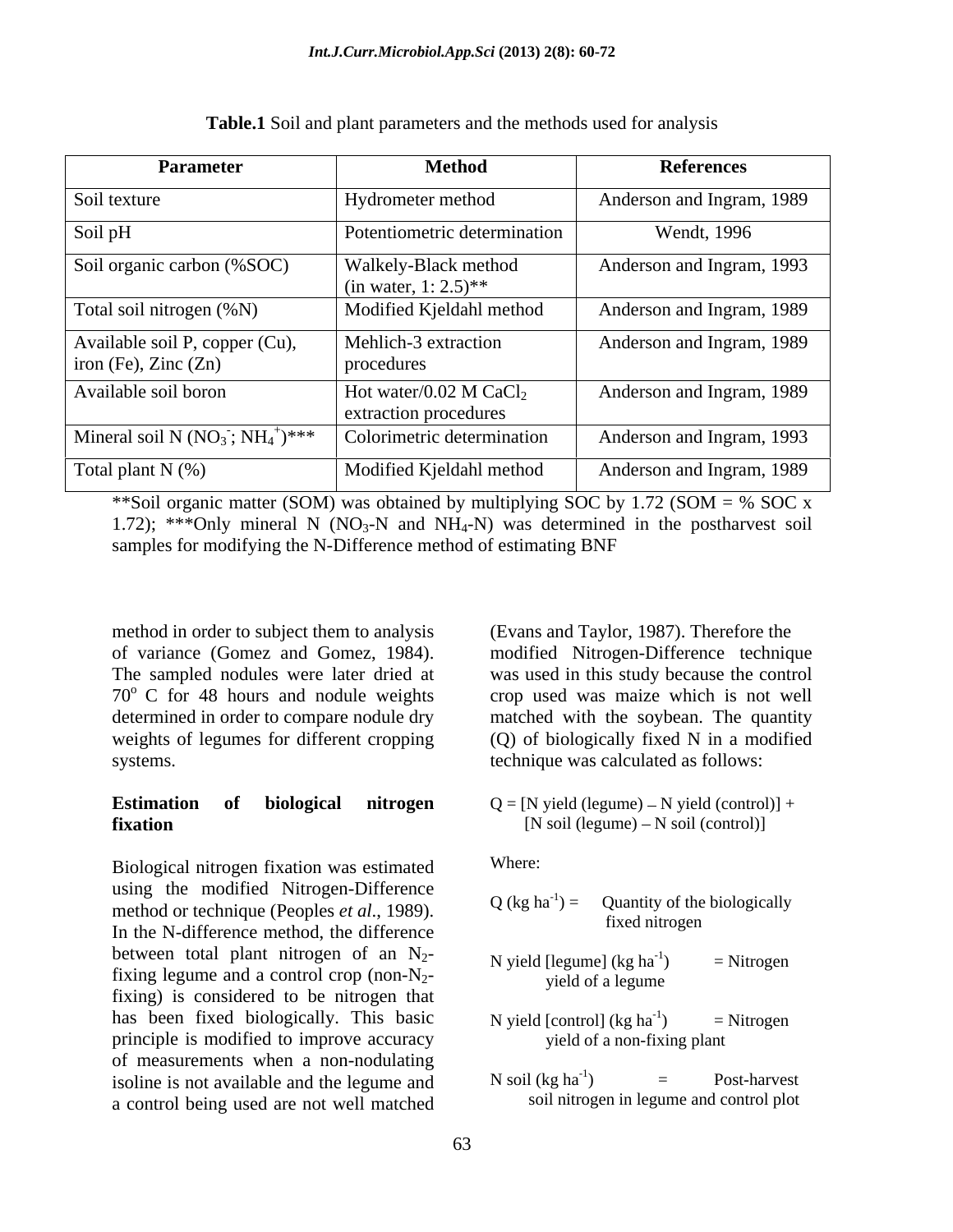# **Harvesting and yields determination**

A net plot of 8 m x 8 m was demarcated Data collected were subjected to two-way leaving a 1 m border from all the sides. Analysis of Variance (ANOVA) using Soybean plants were pulled up/uprooted GenStat edition 14. Separation of and roots removed to have a consistent treatment means were done using least measure of weights of above ground biomass (total above ground biomass) and fresh weights were determined. Soybean Results and Discussion pods were unshelled while on the stalks and fresh weights of net plot grain **Rainfall amounts** determined. 100 seeds were sampled by following a quartering procedure The total annual rainfall for the study area (Kanyama-Phiri, Bunda College was 716 mm. Specifically, the strategic Personal communication). Their fresh sites of Kaunda and Ndaya received total weights were measured and later taken to annual rainfall of 713 mm and 719 mm the laboratory and oven dried at  $70^{\circ}$  C for respectively (Figure 1). The rainfall 48 hours. The moisture content of the seed amounts were in the range of rainfall

Seed moisture content  $(\% ) = (W_1 - W_2) x$ 

where the contract of the contract of the contract of the contract of the contract of the contract of the contract of the contract of the contract of the contract of the contract of the contract of the contract of the cont

Net plot grain yield was determined at a predetermined moisture percentage of nitrogen range of 0.05% to 0.09%. Both 10% by using standard procedures (Mloza samples were taken to the laboratory, oven below the critical value of 25 ppm with dried at  $70^{\circ}$ C for 48 hours and dry weights chisazima and Kaunda indicating biomass yield) was determined by adding estimated per plot by systematically critical value of 1.1 ppm with Chaguma, collecting them from the 3 furrows per net plot, find the average weight for 1 furrow

# **Data analysis**

GenStat edition 14. Separation of significant differences (LSD) at  $p = 0.05$ .

# **Results and Discussion**

# **Rainfall amounts**

was determined as follows:<br>received in the area in the previous 7 years (Phiri *et al*., 2010).

### $100/W_1$  Soil characterization **Soil characterization**

 $W_1$  = weight of seed before oven drying ranged from 0.07% to 0.10% with Ndaya  $W_2$  = weight of seed after oven drying indicating a relatively higher value than Banda, 1994). The other fresh weights the topsoil and subsoil were below the measured were those of stover and shells critical value of 0.1%. The ranges of and their samples were collected, 500 g for values for available phosphorus (Mehlich haulms and 200 g for shells. These 3 P) in the topsoil and subsoil were both measured. The total dry matter yield (total significantly higher values of P than the dry weights of grain, shells, stover and hot water extractable boron (B) in the senesced leaves. The senesced leaves were topsoil and subsoil were both below the and multiply weight of senesced leaves for Chisazima and Kaunda (Table 2). There 1 furrow by 7 (number of furrows per net were no significant differences in all sites plot). for extractable iron (Fe) and zinc (Zn).The means of total nitrogen in the topsoil the rest of the sites (Table 2). A similar trend appeared in the subsoil with a total nitrogen range of 0.05% to 0.09%. Both overall means of total soil nitrogen from below the critical value of 25 ppm with Chisazima and Kaunda indicating rest of the sites. The overall means of the critical value of 1.1 ppm with Chaguma, Ndaya and Tchezo indicating significantly  $(p < 0.05)$  higher values as compared with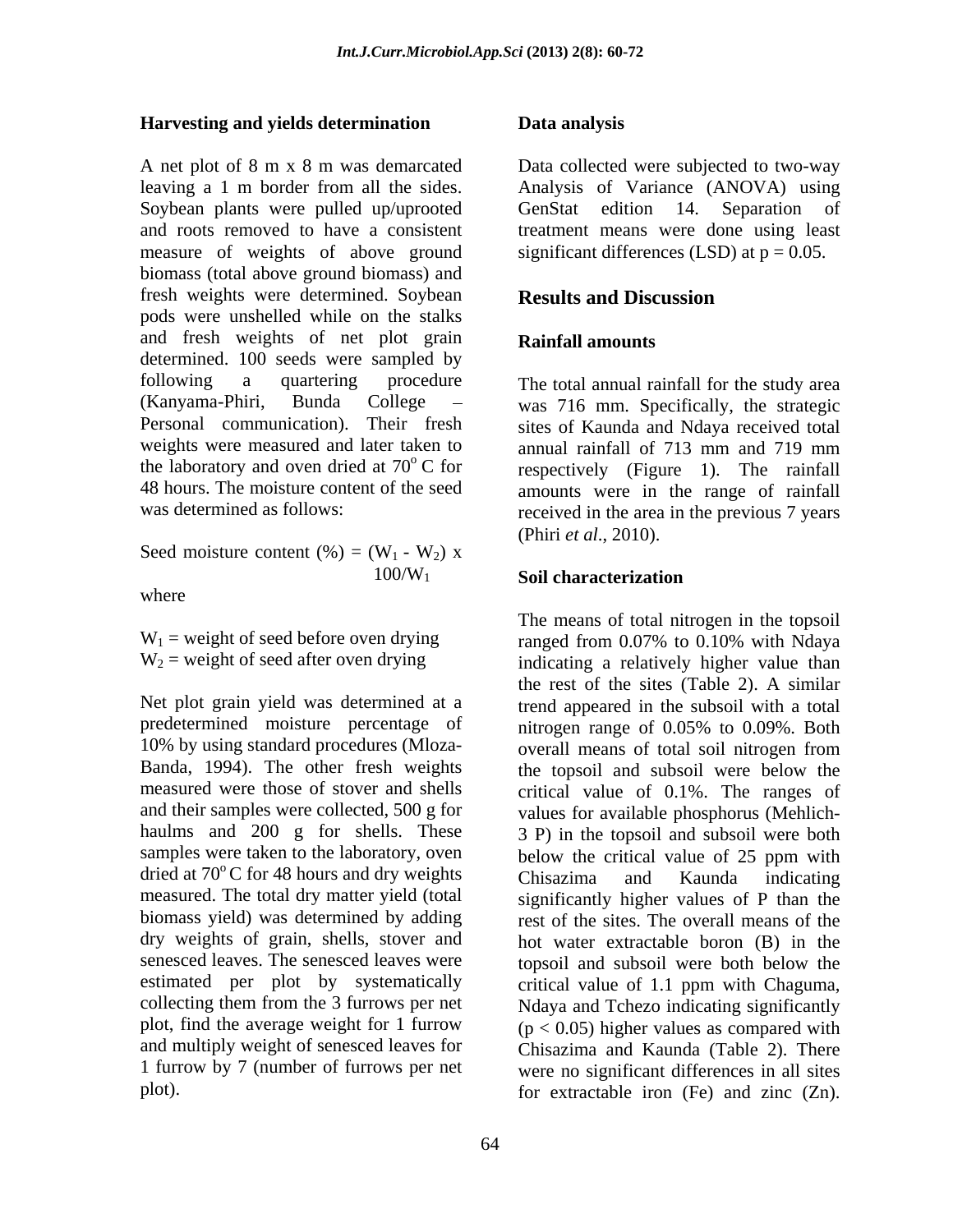The mean values of zinc fell above the to 53% (Ndaya). However, there were no critical value of zinc (2.0 ppm). The ranges of Zn, Fe, Cu and B fell within the effectiveness by site though Kaunda and range of those reported for Malawi in a Ndaya showed slightly higher percentages global study on micronutrient and nutrient status of soils (Sillanpaa, 1982). All the study sites had moderately acid to acid There were significant differences soils with the overall mean pH of 5.4 and  $(p<0.05)$  in amount of biologically fixed 5.2 for the topsoil and subsoil respectively. nitrogen as influenced by both inoculation The top-soil textures ranged from loamy and site (Figure 3). Inoculation led to BNF sandy (coarse-textured) to light sand clay increase by a range of 74% to 87% as loam (moderately fine-textured). The subsoil textures ranged from loamy sandy to sandy clay loam (fine-textured). On was significantly  $(p < 0.05)$  higher than average the topsoils are coarse textured other sites with a range from 67% (Ndaya whereas the subsoils are comparatively having the second highest amount of fine textured (Table 2). Kaunda and Ndaya showed slightly higher SOM than the having the lowest amount of biologically other three sites. From the results fixed N). summarized in Table 2 it can generally be stated that the soils under study were low Figure 4 and Figure 5 show that both in nutrients and organic matter, and are inoculation and site led to significantly (p acidic. < 0. 05) high grain and total dry matter

From the results it is noted that there was a inoculated soybean. For total dry matter similar trend in most parameters measured such as nodulation (nodule numbers, < 0.05) higher for inoculated soybean nodule weights and nodule effectives), which showed interaction between effects BNF, grain yield and total dry matter yield in that they were all higher with inoculation than without inoculation. These observations are in agreement with Table 3 shows that inoculation other similar studies done in other significantly (p < 0.05) increased nodule countries. Research shows that compared numbers per plant by 75 to 90%. There with other legumes soybean needs special were no significant differences in nodule types of rhizobia in such that even numbers as influenced by site though promiscuous varieties have shown Kaunda site showed a slightly higher number than other sites. There were 2010). A study done in Nigeria's Southern significant differences (p < 0.05) in nodule Guinea savanna Alfisol, an early maturing dry weights (Table 4) due to both inoculation and site (Table 3). The nodule responded with an increased number of dry weights were higher in inoculated nodules, grain yield and dry shoot biomass soybean with a range of 25 % (Chaguma) (Muhammad, 2010).

significant differences in nodule (Figure 2).

There were significant differences increase by a range of 74% to 87% as compared with non-inoculated soybean. Kaunda site produced BNF amount that other sites with a range from 67% (Ndaya biologically fixed N) to 119% (Chaguma having the lowest amount of biologically fixed N).

**Effect of inoculation and site on** for inoculated soybean by a range of 50 to **nodulation, BNF and yields of soybean** 63% whereas total dry matter yield was yields respectively. Grain yield was higher higher by a range of 9 to 55% than in unyield, site differences were significantly (p of inoculation and site.

> promiscuous varieties have shown response to inoculation (Muhammad, promiscuous soybean cultivar (TGX 1485) (Muhammad, 2010).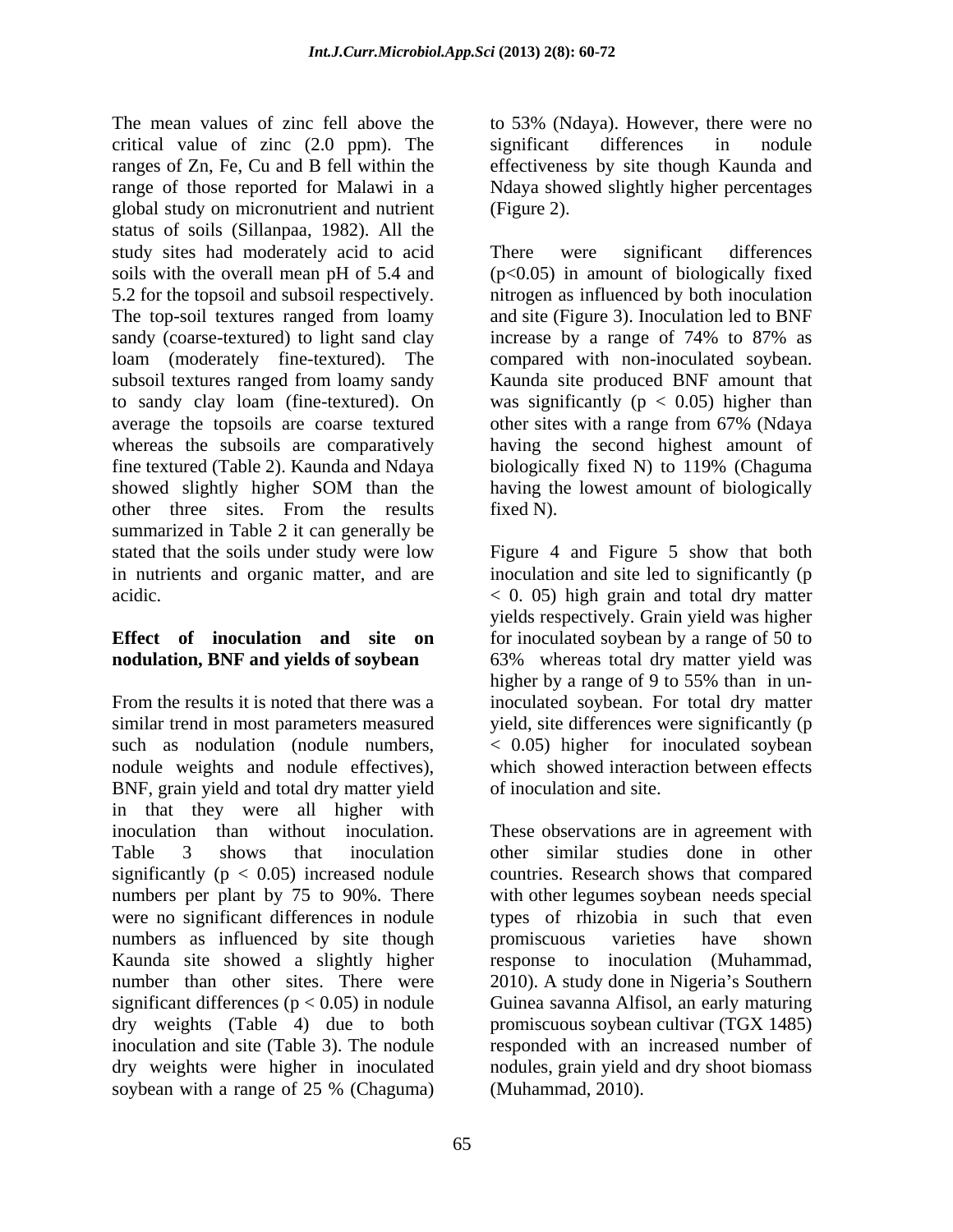| Soil property        | Soil      | <b>Critical</b> |            |               |                       | <b>Study sites and statistics</b> |                       |            |                 |
|----------------------|-----------|-----------------|------------|---------------|-----------------------|-----------------------------------|-----------------------|------------|-----------------|
|                      | depth     | values          | Chisazima  | <b>Tchezo</b> | Kaunda                | <b>Ndaya</b>                      | <b>Chaguma</b>        | Grand mean | <b>Std. Dev</b> |
| Total $N$ $(\%)$     | $0-15$    | 0.1             | 0.07       | 0.08          | 0.08                  | 0.10                              | 0.09                  | 0.08       | 0.02            |
|                      | $15 - 30$ |                 | 0.05       | 0.08          | 0.07                  | 0.09                              | 0.08                  | 0.07       | 0.02            |
| Mehlich-3 P          | $0 - 15$  | 25              | 23.2       | 10.3          | 20.9                  | 11.9                              | 4.10                  | 14.1       | 8.20            |
| (ppm)                | $15 - 30$ |                 | 21.4       | 8.52          | 11.6                  | 7.30                              | 2.20                  | 10.2       | 7.60            |
| B (ppm)              | $0 - 15$  |                 | 0.07       | 0.57          | 0.02                  | 0.62                              | 0.67                  | 0.40       | 0.07            |
|                      | $15-30$   |                 | 0.09       | 0.72          | 0.16                  | 0.49                              | 0.54                  | 0.30       | 0.06            |
| Zn (ppm)             | $0 - 15$  | 2.0             | 3.56       | 2.25          | 2.64                  | 3.03                              | 3.31                  | 2.96       | 0.98            |
|                      | $15-30$   |                 | 2.70       | 2.60          | 1.90                  | 2.23                              | 2.60                  | 2.43       | 0.82            |
| Fe (ppm)             | $0 - 15$  |                 | 93.4       | 77.9          | 91.1                  | 92.4                              | 71.7                  | 85.3       | 15.8            |
|                      | $15 - 30$ |                 | 101        | 83.8          | 89.0                  | 83.2                              | 90.2                  | 89.5       | 11.5            |
| $Cu$ (ppm)           | $0 - 15$  |                 | 0.99       | 1.14          | 2.68                  | 2.47                              | 1.87                  | 1.83       | $0.6\,$         |
|                      | $15 - 30$ |                 | 0.71       | 2.89          | 2.74                  | 1.85                              | 1.73                  | 1.98       | $0.4\,$         |
| SOM $(\%)$           | $0 - 15$  | 1.5             | 1.20       | 1.50          | 1.70                  | 2.10                              | 1.70                  | 1.60       | 0.5             |
|                      | $15-30$   |                 | 0.90       | 0.90          | 1.20                  | 1.10                              | 1.00                  | 1.00       | 0.2             |
| $pH(1:2.5 H20)$ 0-15 |           |                 | 5.50       | 5.20          | 5.60                  | 5.30                              | 5.30                  | 5.40       | 0.2             |
|                      | $15 - 30$ |                 | 5.20       | 5.00          | 5.50                  | 5.20                              | 5.10                  | 5.20       | $0.2\,$         |
| Sand $(\%)$          | $0 - 15$  |                 | 86.0       | 80.2          | 80.4                  | 74.4                              | 70.3                  | 78.3       | 6.1             |
|                      | $15-30$   |                 | 84.6       | 77.1          | 70.7                  | 63.8                              | 65.0                  | 78.2       | 8.7             |
| Clay $(\%)$          | $0 - 15$  |                 | 13.0       | 19.4          | 16.0                  | 21.6                              | 25.7                  | 19.1       | 4.9             |
|                      | $15-30$   |                 | 12.3       | 19.3          | 23.7                  | 28.3                              | 24.3                  | 21.6       | 6.1             |
| Textural class       | $0 - 15$  |                 | Loamy sand |               | Sandy loam Sandy loam |                                   | Sandy clay Sandy clay |            |                 |
|                      |           |                 |            |               |                       | loam-                             | loam                  |            |                 |
|                      | $15 - 30$ |                 | Loamy sand |               | Sandy loam Sandy clay |                                   | Sandy clay Sandy clay |            |                 |
|                      |           |                 |            |               | l loam                | loam                              | loam                  |            |                 |

**Table.2** Mean baseline soil properties in the 0 - 15 cm and 15 - 30 cm depth ranges for the five study villages/sites in Mkanakhothi EPA, Kasungu district, Central Malawi

Key: SOM = Soil organic matter (soil organic C x 1.72); Critical value = A value below which implies low amount; Std. Dev = Standard deviation; - = value not obtained.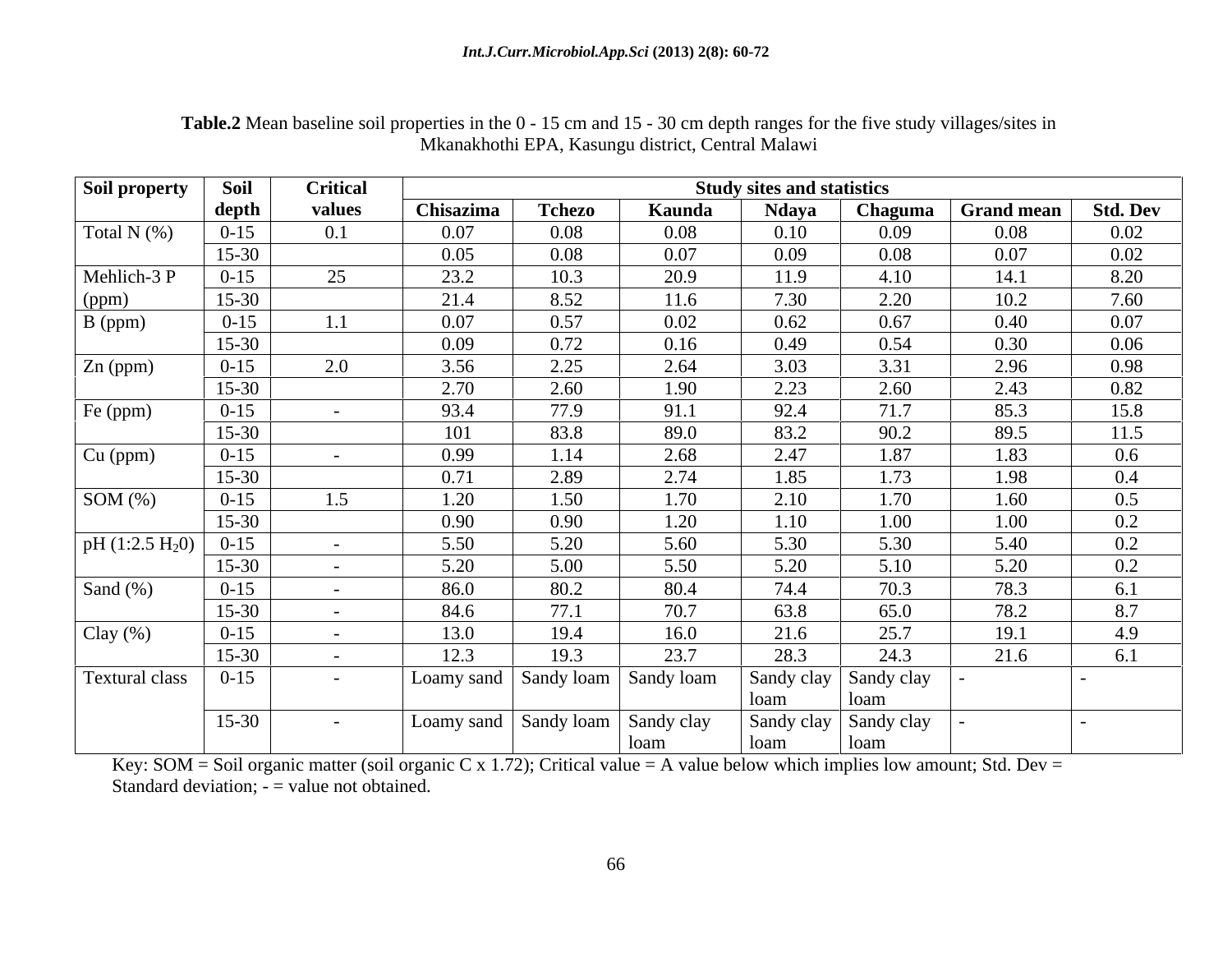| <b>Treatment</b>           |                      |                    | Site                                  |                      |                         |
|----------------------------|----------------------|--------------------|---------------------------------------|----------------------|-------------------------|
|                            | $\Box$ haguma        | Chisazima          | Kaunda                                | Ndaya                | Tchezo                  |
| Inoculated soybean         | $6 \pm 1.23^{\rm a}$ | $8\pm2.61^{\circ}$ | $11 \pm 2.45^{\text{a}}$              | $8 \pm 3.73^{\circ}$ | $9 \pm 1.88^{\text{a}}$ |
| Un-inoculated soybean      | $\pm 0.01^{\circ}$   | $1 \pm 0.34^b$     | $1 \pm 0.02^{\circ}$                  | $2\pm1.01^{\circ}$   | $1\pm0.21^{6}$          |
| F pr. (inoculation)        | < 0.02               |                    | $\vert$ LSD $_{(0.05)}$ (inoculation) |                      | 3.89                    |
| $F$ pr. (site)             | 0.66                 |                    | LSD $_{(0.05)}$ (site)                |                      | 8.55                    |
| $F$ pr. (inoculation*site) | 0.91                 |                    | CV(%                                  |                      |                         |

| Table.3 Effect of inoculation and site on soybean nodule a<br>$\mathcal{F} = \mathcal{F} \cdot \mathcal{F} = \mathcal{F} \cdot \mathcal{F} = \mathcal{F} \cdot \mathcal{F} \cdot \mathcal{F} = \mathcal{F} \cdot \mathcal{F} \cdot \mathcal{F} = \mathcal{F} \cdot \mathcal{F} \cdot \mathcal{F} \cdot \mathcal{F} \cdot \mathcal{F} \cdot \mathcal{F} \cdot \mathcal{F} \cdot \mathcal{F} \cdot \mathcal{F} \cdot \mathcal{F} \cdot \mathcal{F} \cdot \mathcal{F} \cdot \mathcal{F} \cdot \mathcal{F} \cdot \mathcal{F} \cdot \mathcal{F} \cdot \mathcal{F} \cdot \$<br>numbers per plant |  |
|--------------------------------------------------------------------------------------------------------------------------------------------------------------------------------------------------------------------------------------------------------------------------------------------------------------------------------------------------------------------------------------------------------------------------------------------------------------------------------------------------------------------------------------------------------------------------------------------|--|
|--------------------------------------------------------------------------------------------------------------------------------------------------------------------------------------------------------------------------------------------------------------------------------------------------------------------------------------------------------------------------------------------------------------------------------------------------------------------------------------------------------------------------------------------------------------------------------------------|--|

Means with different letters in the same column are significantly different; No statistical differences are shown for site effect

**Table.4** Effect of inoculation and site on soybean nodule dry weight (mg/nodule)

| Treatment                                                 |                 |                               |                                       |                               |                                                                            |
|-----------------------------------------------------------|-----------------|-------------------------------|---------------------------------------|-------------------------------|----------------------------------------------------------------------------|
|                                                           | <b>Chaguma</b>  | <b>Chisazima</b>              | ∣ Kaunda                              | <b>Ndaya</b>                  | Tchezo                                                                     |
| Inoculated soybean                                        | $1.31 \pm 0.29$ | 1.65 $\pm$ 0.32 <sup>aA</sup> | 1.54 $\pm$ 0.1 <sup>aA</sup>          | 1.49 $\pm$ 0.26 <sup>aA</sup> | $1.05 \pm 0.56$ <sup>aC</sup>                                              |
|                                                           |                 |                               |                                       |                               |                                                                            |
| Un-inoculated soybean $\left  1.04 \pm 0.01 \right ^{6A}$ |                 | $1.18 \pm 0.17$ <sup>bA</sup> |                                       |                               | $1.15\pm0.002$   $0.97\pm0.43$ <sup>bB</sup>   $0.72\pm0.11$ <sup>bC</sup> |
|                                                           |                 |                               |                                       |                               |                                                                            |
| F pr. (inoculation)                                       | 0.001           |                               | $\vert$ LSD $_{(0.05)}$ (inoculation) |                               | 0.12                                                                       |
| F pr. (site)                                              | 0.044           |                               | $LSD_{(0.05)} (site)$                 |                               | $\mid$ 0.18                                                                |
| F pr. (inoculation*site)                                  | 0.035           |                               | CV(%)                                 |                               |                                                                            |

Means with different small letters (in the same column) and means with different capital letters (in the same row) are significantly different

Nodulation,  $N_2$  fixation and growth of growth of soybean (Mohammadi *et al.*, soybean also increased in both 2012; Giller, 2001). In this study it is promiscuous variety (TGX 1740-2F) and non-promiscuous variety (Nyala) in Kenya with inoculation (Thuita *et al.*, 2012). The could be one of the contributing factors for higher value in the measured parameters the relatively low numbers in most of the with inoculation shows the need for parameters measured irrespective of inoculation in the area. Though soybean has been grown for some time in Malawi smallholder farmers (Opperman, 2011). decreasing the nodule mass and

parameters. Soil physico-chemical factors

growth of soybean (Mohammadi *et al*., 2012; Giller, 2001). In this study it is shown that N, P, and B were below the critical values in all the sites (Table 2) and inoculation or no inoculation.

and in the study area, in most cases yields Phosphorus is very important in the are low. It is noted that inoculants are overall crop development, nodulation and rarely available to smallholder farmers in nitrogen fixation (Brady and Weil, 2008). Southern Africa and there is also little Non optimum P levels were reported to awareness on their importance among affect  $N_2$  fixation and yields of soybean by The differences due to site can be Georgiev, 2003). Nitrogen fixation under attributed to some slight differences in soil P deficiency is reported to affect several such as  $pH$ , P, N and micronutrient levels such as  $N_2$ -dependent growth, nodule are also important in nodulation, BNF and respiration and control of oxygen diffusion decreasing the nodule mass and nitrogenase activity (Tsvetkova and physiological characteristics of the nodule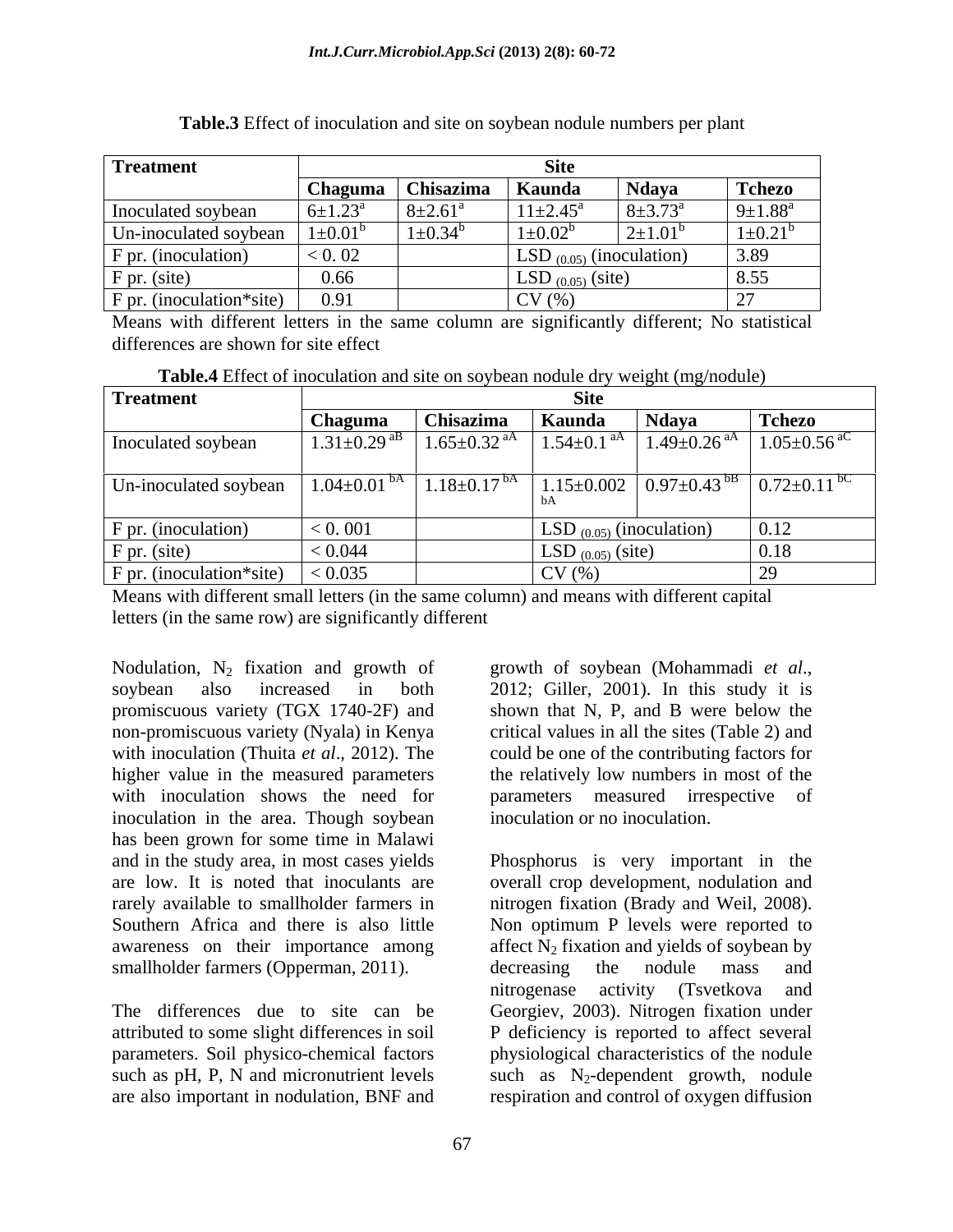(Serraj, 2004). On the other hand B is also and bioavailability of micronutrient reported to be important in cell division

sites could be attributed to slightly higher and P and pH for Kaunda was also slightly  $al., 2010$ . higher than the other sites. Soil organic matter has so many benefits to the soil including keeping nutrient reserves for soybean, which are soil and BNF and both microbial activities and plant growth, where the crop fails to fix enough, N improving soil buffering capacity, water becomes the main limiting factor of holding capacity and enhancing chelation

and root nodule development (Bolanos *et*  microorganisms (Sylvia *et al*., 2005). *al*., 1996). Chisazima site showed slightly higher P It is also observed that for most of the fixation and yields were low. This can be parameters measured, values/amounts attributed to nutrient imbalance as other were either significantly higher or slightly nutrients were very low for instance it had higher for Kaunda followed by Ndaya than the lowest N levels. Athough very high other sites. The relatively higher values in available N is known to suppress nitrogen most parameters for Kaunda and Ndaya fixation (Havlin *et al*., 2005), very low N SOM levels as compared to the other sites introgen fixation (Giller, 2001; Ajeigbe et and bioavailability of micronutrient elements to both plants and soil values than other sites but nitrogen levels also affect plant development and nitrogen fixation (Giller, 2001; Ajeigbe *et al*., 2010).

> There are two main sources of N for soybean yield (Salvagiotti *et al*., 2008).

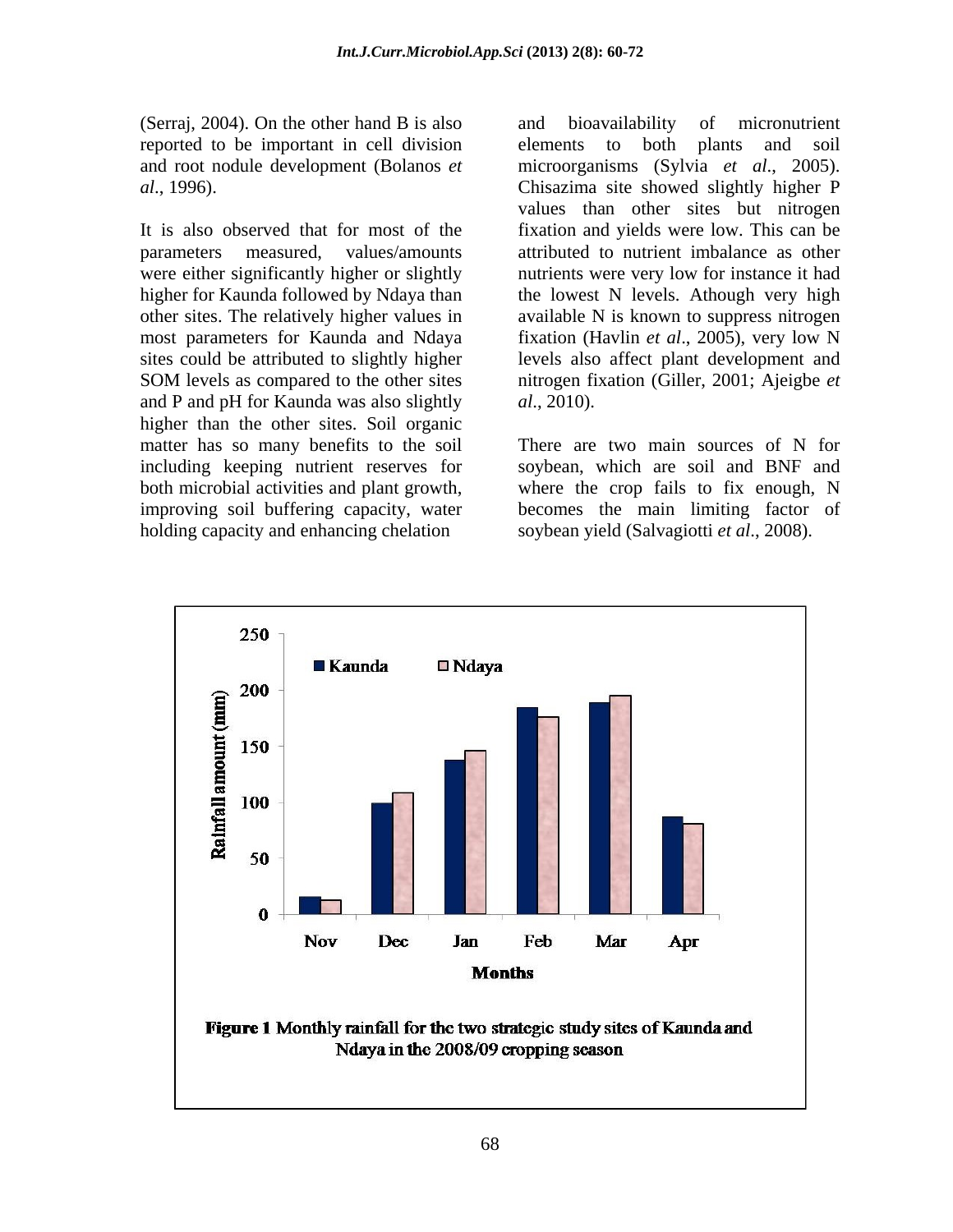

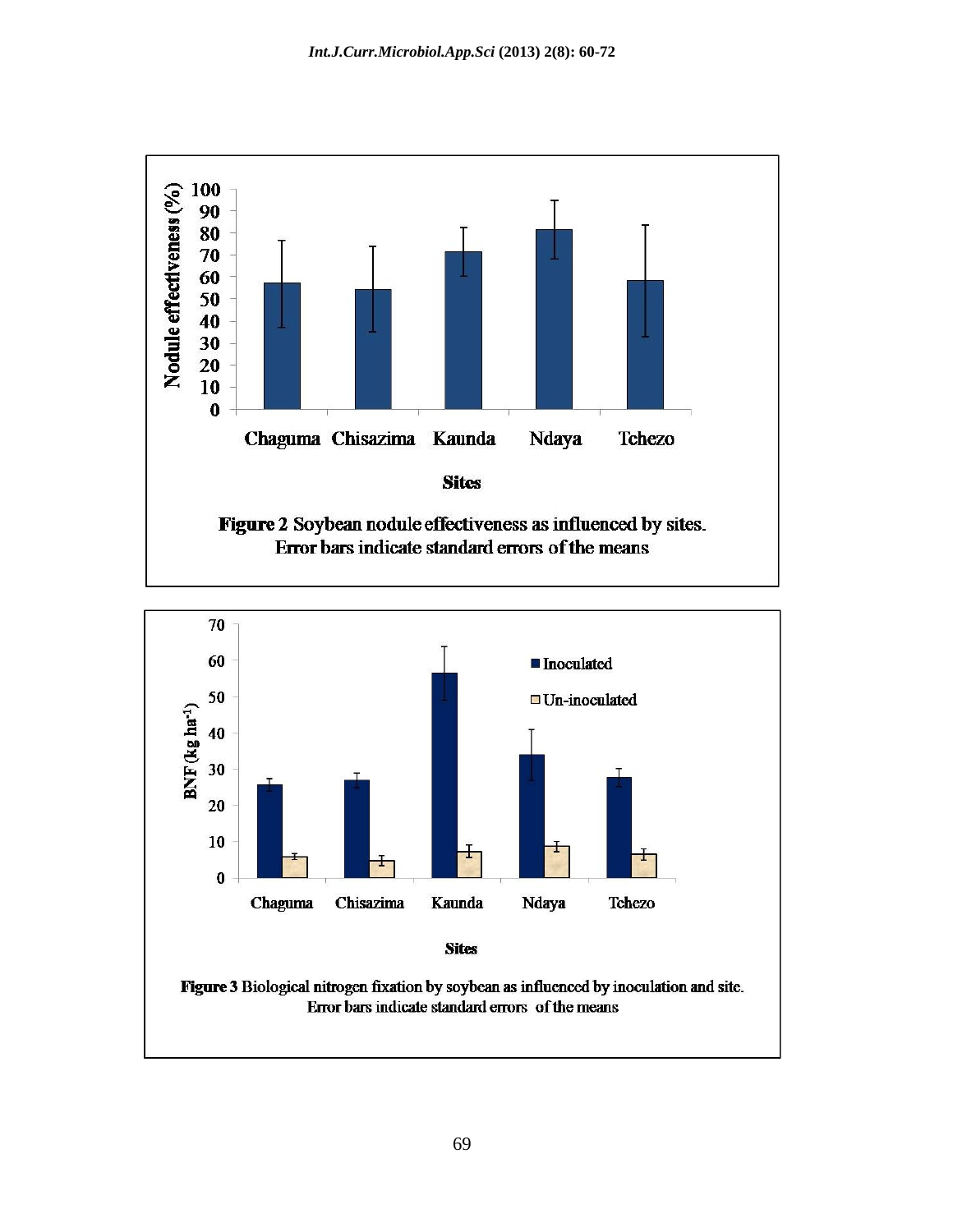

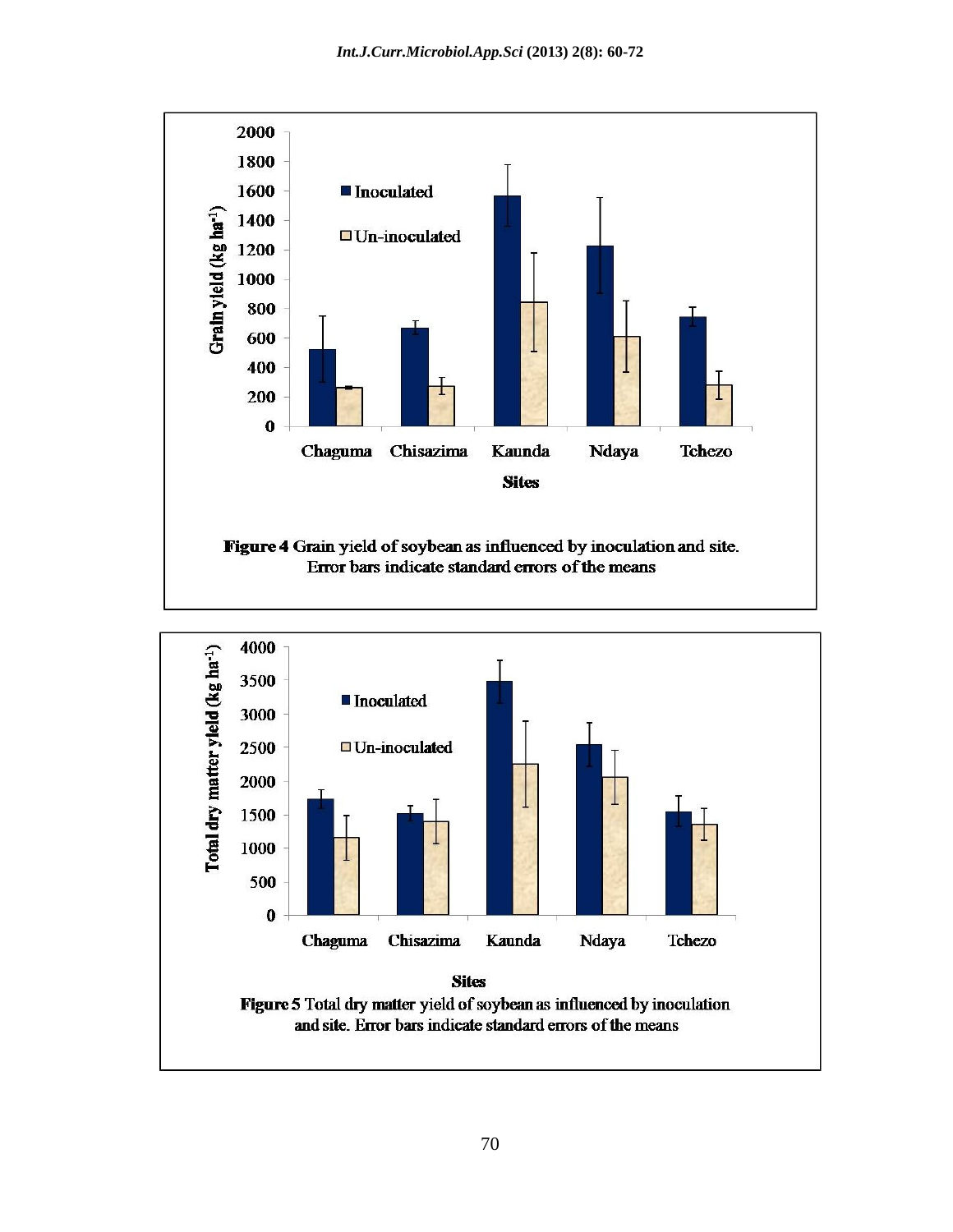This is because there is reduced N H. H. Rodgers, S.A. Prior and Wood, W. efficiency in soybean due to higher investment of energy per unit of grain that is needed for higher accumulation of N, protein and oil in soybean seed (Amthor *et al*., 1994). CO2 in the field. New Phytologist. 128:

From this study it can be concluded that although soybean has commonly been grown in the area inoculation is still much needed in order to improve yields of the crop. Despite some sites (Kaunda and Ndaya) showing significantly higher BNF and yields than others, all sites responded positively to inoculation and therefore  $U_K$ . should be considered for inoculation when soybean is grown. It is also recommended that studies need to be done in more areas with different varieties of soybean. and module development. Plant Physiol. 110:<br>Application of different starter doses of N, 1249-1256.<br>different rates of P fertilizer and soil Brady, N. C., and Weil, R. R. 2008. The liming should be considered for further research in Mkanakhothi EPA of Kasungu district and similar agro-ecological zones Jersey, USA. in the country in order to improve BNF This is hexane the energy between in the different control of the matter of energy between the control of the state of the state of the state of the state of the state of the state of the state of the state of the state of

This study was funded by the Mc Knight Legume Best Bets Project. The authors wish to thank farmers of Mkanakhothi Extension Planning Area (EPA), Kasungu district, for their support. A. Nyimbiri and<br>tropical cropping systems. CABI B. Msukwa should also receive thanks for some assistance during data collection

- Ajeigbe, H. A., K. Dashiell and Woomer, P. L. 2010. Biological Nitrogen Fixation and grain Legume enterprise: Guidelines for N2Africa Lead Farmers. TSBF
- 

C. 1994. Energy content, construction cost and phytomous accumulation of *Glycine max* (L.) Merr. and *Sorghum bicolour* (L.) Moench grown in elevated 443-450.

- Anderson, J. M., and Ingram, J. S. I. 1989. Tropical Soil Biology and Fertility: A handbook of methods of analysis. CAB International, Wallingford, UK.
- Anderson, J. M., and Ingram, J. S. I. 1993.Tropical Soil Biology and Fertility: A handbook of methods of analysis. 2nd ed. CAB International, Wallingford, UK.
- Bolanos, L., N.J. Brewin and Bonilla, I. 1996. Effects of boron on Rhizobiumlegume cell surface interactions and nodule development. Plant Physiol. 110: 1249-1256.
- Brady, N. C., and Weil, R. R. 2008. The Nature and Properties of Soils. Revised 14th ed. Pearson Prentice Hall. New Jersey, USA.
- and yields of soybean. and Tiwari, R. K. 2011. Soybean<br>constituents and their functional **Acknowledgements** benefits. Opportunity, Challenge and Dixit, A. K., J. I. X. Antony, N. K. Sharma and Tiwari, R. K. 2011. Soybean constituents and their functional Scope of Natural Products in Medicinal Chemistry. Research Signpost, India.
	- Evans, J., and Taylor, A. C. 1987. Nitrogen fixation and accretion by grain legumes. *J. Aust.* Instit. Agr. Sci. 53: 309-322.
	- Giller, K. E., 2001. Nitrogen fixation in tropical cropping systems. CABI International, Wallingford, UK.
- activities.<br>
Statistical procedures for agricultural **References** New York, USA. Gomez, K. A., and Gomez, A.A. 1984. research. 2nd ed. John Wiley and Sons, New York, USA.
	- Havlin, J. L., J. D. Beaton, S. L. Tisdale, and Nelson, W. L. 2005. Soil Fertility and Fertilizers: An Introduction to Nutrient Management. 7th ed. Pearson Prentice Hall. New Jersey.
	- Institute of CIAT. Nairobi. Liu, K. S. 1997. Chemistry and nutrition value of soybean components. In: Soybean chemistry, Technology and